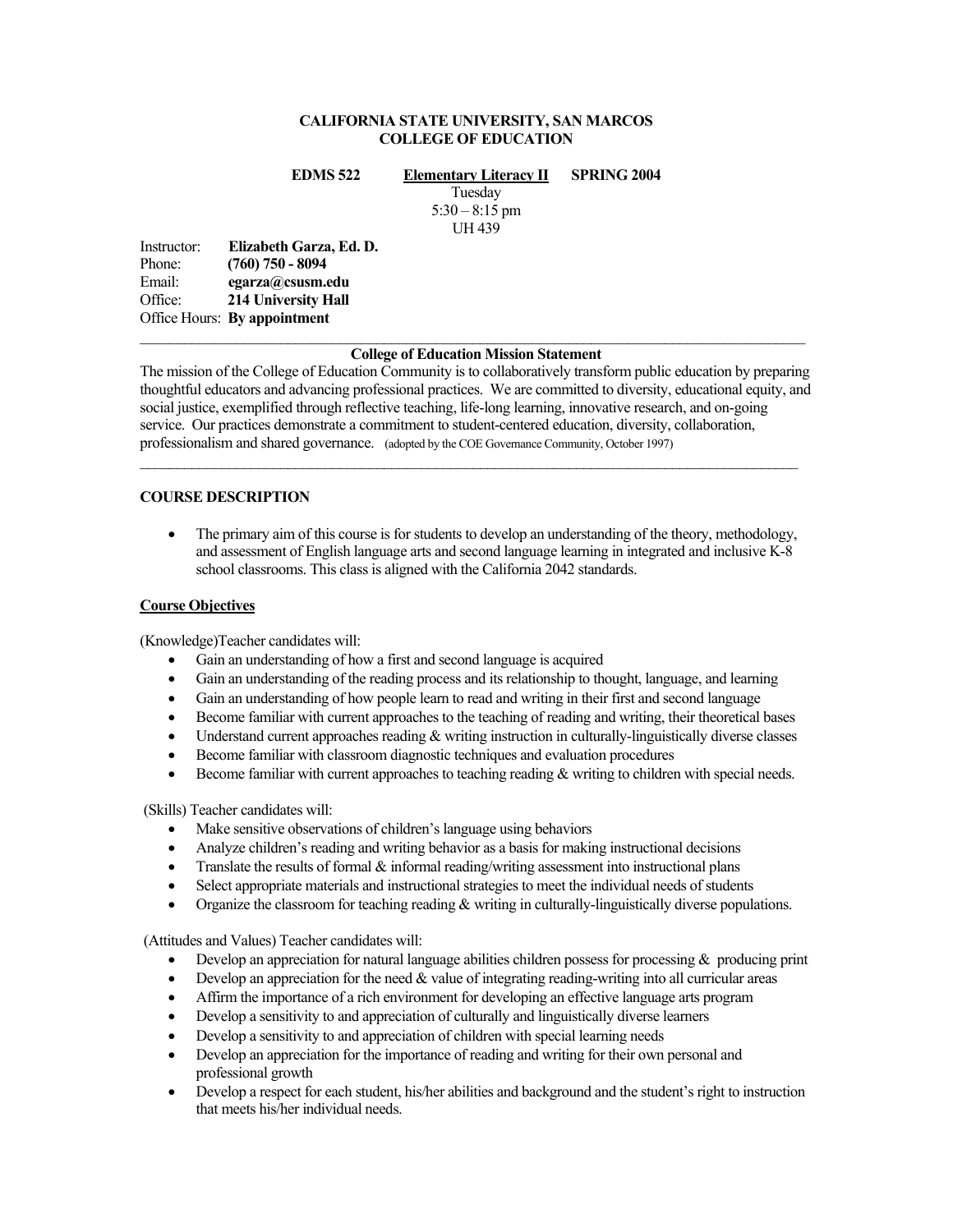# **GENERAL CONSIDERATIONS**

#### NOTE: I RESERVE THE RIGHT TO CHANGE, ADD TO, OR DELETE ANY MATERIAL OR ASSIGNMENT FROM THE COURSE.

#### **Authorization to Teach English Learners**

This credential program has been specifically designed to prepare teachers for the diversity of languages often encountered in California public school classrooms. The authorization to teach English learners is met through the infusion of content and experiences within the credential program, as well as additional coursework. Students successfully completing this program receive a credential with authorization to teach English learners.(approved by CCTC in SB 2042 Program Standards, August 02)

#### **Students with Disabilities Requiring Reasonable Accommodations**

Students are approved for services through the Disabled Student Services Office (DSS). This office is located in Craven Hall5205, and can be contacted by phone at (760) 750-4905, or TTY (760) 750-4909. Students authorized by DSS to receive reasonable accommodations should meet with their instructor during office hours or, in order to ensure confidentiality, in a more private setting.

#### **College of Education Attendance Policy**

All students are expected to attend all classes and participate actively. At a minimum, students must attend more than 80 % of class time to receive a passing grade for the course. Should the student have extenuating circumstances, s/he should contact the instructor as soon as possible. (adopted by the COE Governance Community, 12/97)

#### **Standards Alignment**

Standard 3- Relationship Between Theory and Practice

Standard 4- Pedagogical Thought and Reflective Practice

Standard 5- Equity, Diversity, & Access to the Core Curriculum

Standard 7- Equity, Preparation to Teach Reading Language Arts

# **Teacher Performance Expectations (TPE) Competencies**

This course is designed to help teachers seeking the Multiple Subjects Credential to develop the skills, knowledge, and attitudes necessary to assist schools and districts in implementing effective programs for all students. The successful candidate will be able to merge theory and practice in order to realize a comprehensive and extensive educational program for all students. The following TPE's are addressed in this course:

TPE 3- Interpretation and Use of Assessments TPE 8- Learning About Students

# **Task Stream, TPE's, and Assignments**

TPE Reflective Writing for Task Stream:

This course requires that you address the TPE's listed above for you Task Stream Electronic Portfolio. You will address these TPE's by completing course assignments. Completion of the course assignments will include that you have submitted them in the appropriate format to your electronic portfolio. Assessment of your TPE's is directly related to the assessment of your course assignments. You will write summary reflections to be submitted, responded to, and archived via Task Stream.

http://lynx.csusm.edu/coe/eportfolio/index.asp This will take you to the CSUSM COE website where you can get help with how to create your electronic portfolio and information on the required elements.

http://www.taskstream.com This is the Task Stream home page where you will register for Task Stream and return to when working on your electronic portfolio.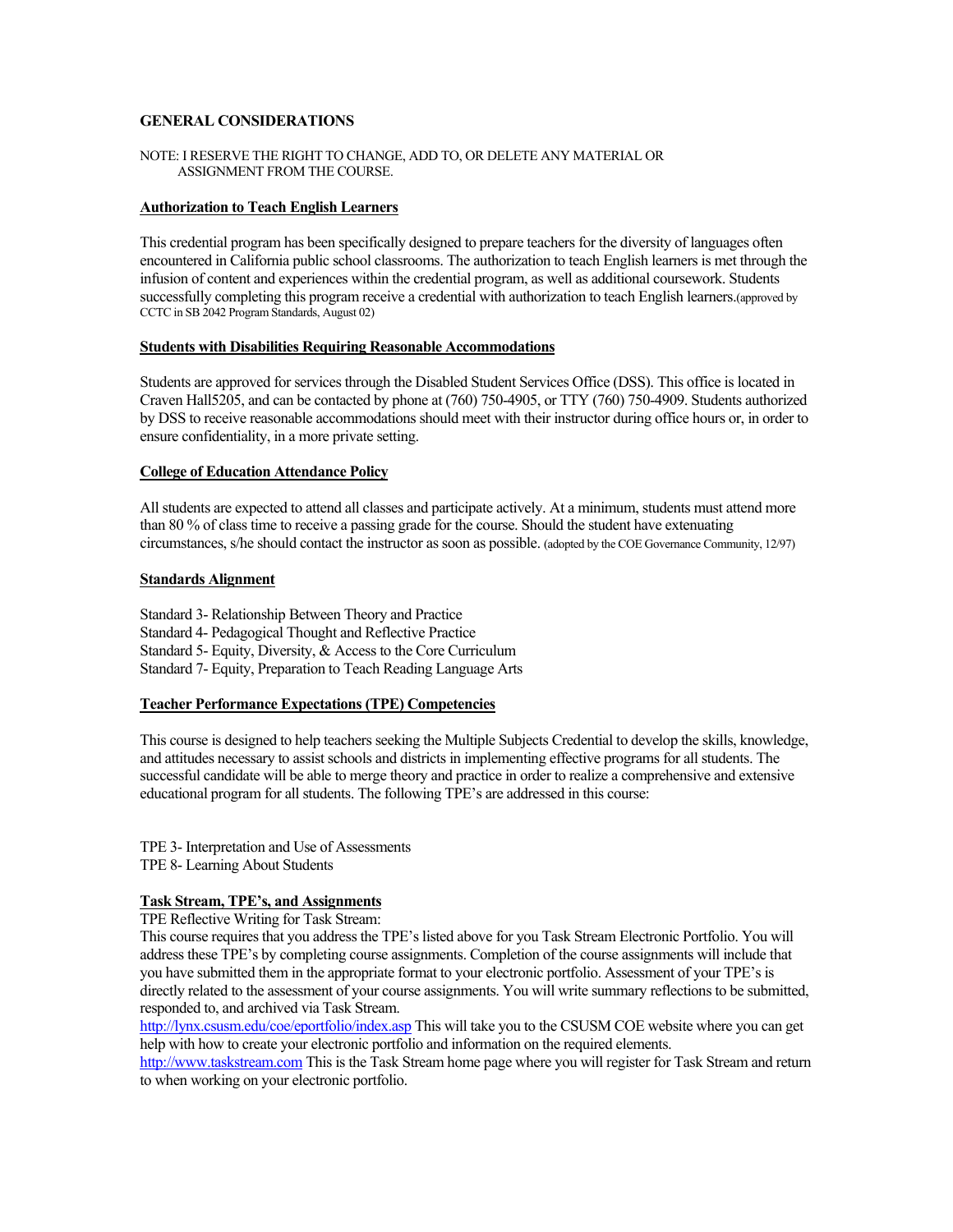# **COURSE REQUIREMENTS**

#### **Required Texts**

- **Johns, J. (2000).** Basic Reading Inventory: Pre-primer through grade twelve and early literacy assessments. Dubuque, Iowa: Kendall-Hunt.
- **David W. Moore...** [et al]. (2003). Developing Readers and Writers in the Content Areas K-12, 4<sup>th</sup> Edition. Allyn and Bacon.
- Piazza, C. (2003). Journeys: The Teaching of Writing in Elementary Classrooms, 4<sup>th</sup> Edition. Merrill Prentice Hall.

**Tompkins, G. E. (2001).** Literacy for the  $21<sup>st</sup>$  Century: A Balanced Approach,  $3<sup>rd</sup>$  Edition. Prentice Hall

**Zarrillo, J. J. (2002).** Ready for RICA: A test preparation guide for California's Reading Instruction Competence Assessment. Merrill Prentice Hall.

#### **Grading Policy**

All students are expected to participate in class activities and demonstrate reflective learning. It is important that students are well prepared for course sessions by completing the readings and assignments scheduled before the class meeting. Unless otherwise negotiated with the instructor, all assignments are to be handed in on the due date. Assignments not handed in on due date will lose 10 % of earned credit per day. Assignments should be typed and double-spaced. The following grading scale will be used:

| $A(96-100)$ | $B+ (87-89)$  | $C+(77-79)$  | $D+(67-69)$  |
|-------------|---------------|--------------|--------------|
| A-(90-95)   | B (83-86)     | C $(73-76)$  | D $(63-67)$  |
|             | $B - (80-82)$ | $C- (70-72)$ | D- $(60-62)$ |

#### **ASSIGNMENTS**

#### **Attendance and Participation 15 points (Due every session)**

You are expected to attend all class session, to participate actively in class activities, and to complete all required readings and reading responses by the assigned date. Sign the attendance sheet every class session.

#### **Language Arts Resource Notebook…Part II 30 points**

You will develop a Reading/Language Arts Resource Notebook that will be used to inform your teaching. First, it demonstrates your preparation and understanding of the reading and language arts. Second, it serves as a growing resource for your continued learning. The Notebook needs to have an index and it should be clearly and neatly organized around the RICA Content Areas covered in this course: RICA Content Areas 1, 7, 8, 9, 10, 11,

For each of the 6 RICA Content Areas covered in Part II you need to include a type written: **A RICA analysis sheet**: (a) what this content area is about (Put it in your own words – 2 to 4 sentences), (b) 2 ways of assessing it (include rationale); (c) 1 way of teaching it (description & accommodations). Describe the strategy & explain how it supports reading, writing and/or language arts development.

- **A field observation form for:** Reading Comprehension-Expository (RICA CA 7)
	- Literary Responses and Analysis (RICA CA 8)
	- Content-Area Literacy (RICA CA 9)
	- Student Independent Reading (RICA CA 10)
	- Relationships Among Reading, Writing, and Oral Language (RICA CA 11)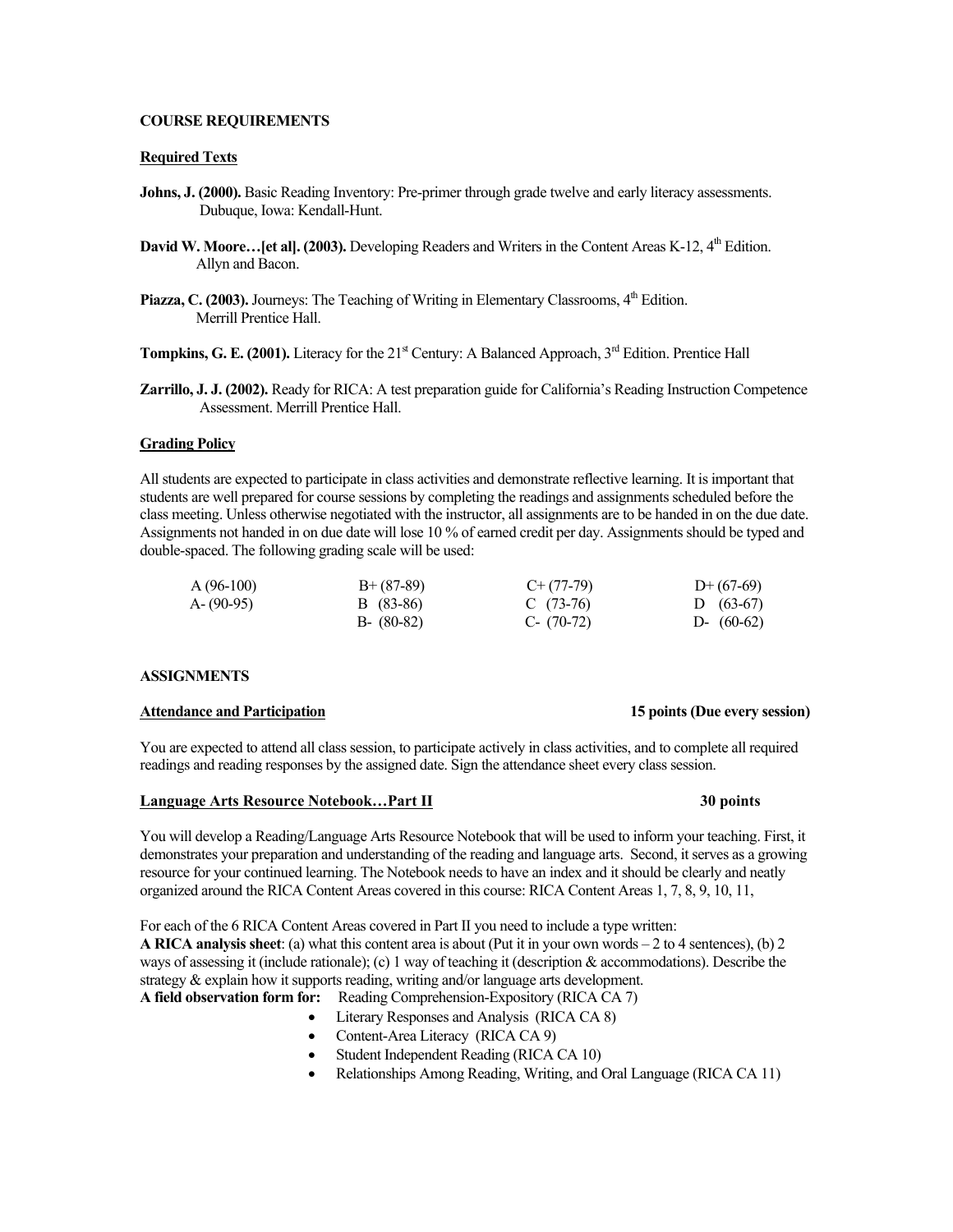You MAY (but are not required to) include in your language arts note book the following: course assignments, course handouts and materials from your classroom/school site, examples of lesson plans and student work, information from internet sources or professional journals, strategies you will use to teach these content areas, pictures of students learning a specific strategy as well as your reflection on what was happening, why it worked or didn't work and why that was.

Note: Besides the course readings, Dr. Alice Quiocho's web site can also serve as a resource. The address is: http://www.csusm.edu/Quiocho. Click on "reading instruction portfolio." See the section on accommodations for ideas on ways to support second language learners. Note: See **www.ed.gov/free/** for free Educational Materials.

# **Due draft September 28 Due final draft and presentation November 30**  Writing Strategy Lesson Plan **15 points 15 points 15 points**

You will WRITE and PRESENT one **WRITING** STRATEGY lesson plan. Make your lesson active, interesting, and meaningful. *Important*: Your lesson must address the needs of mainstream students, as well as make provisions for second language learners, students presenting difficulty, and accelerated students. Choose a writing standard for your grade level to guide your objectives.

# **Literacy Case Study 40 points**

Choose a student in the upper elementary or middle school who is reading at or above first grade level and below his/her current grade level. Prepare a literacy case study on this student. Record all the student's oral responses on tape. If you think the child is getting tired, stop the assessment and pick up another day. An important part of the assessment is developing a rapport with the child in which s/he is comfortable to fully participate.

# **TPE 8 ASSIGNMENT**

**Learning about Students** 

#### **Section A of the literacy case study is designed to address and assess your performance on TPE 8 of your Task Stream Electronic Portfolio.**

# **Due A: September 14**

Section A: Learning about your student: You will refer to the rubric distributed in class for the details of this assignment. This assignment will be an artifact in your electronic portfolio which accompanies your reflective statements on TPE 8.

# **TPE 3 ASSIGNMENT**

### **Interpretation and Use of Assessments**

# **Sections B through H of the literacy case study are designed to address and assess your performance on TPE 3 of your Task Stream Electronic Portfolio.**

# **Due B: September 21**

Section B: Reading interview: Use an attitude survey that is distributed in class. Administer the survey and note student responses. Write a well developed paragraph(s) which summarizes student responses and what you learned about the student from the interview. (Include survey in appendix- section H.)

# **Due same day as B.**

Section C: Writing assessment: Obtain a writing sample from the student. Have him or her write about a favorite toy, book, food, sport or anything that is personal to this child. Write a well developed paragraph(s) which summarizes the information that you learned from the child's writing sample; ie: child's stage, strengths, needs. (Include writing sample in appendix – section H.)

# **Due same day as B.**

Section D: Oral Language Assessment: Select a picture as a stimulus to assess the child's use of language. Encourage the child to talk about the picture. Record the conversation and transcribe it. Write a well developed paragraph(s) which describes the child's willingness to talk about objects or content, child's clarity of expressing his/her ideas, amount of prompting you had to do, the kind of responses the child made. (Include transcript in appendix.)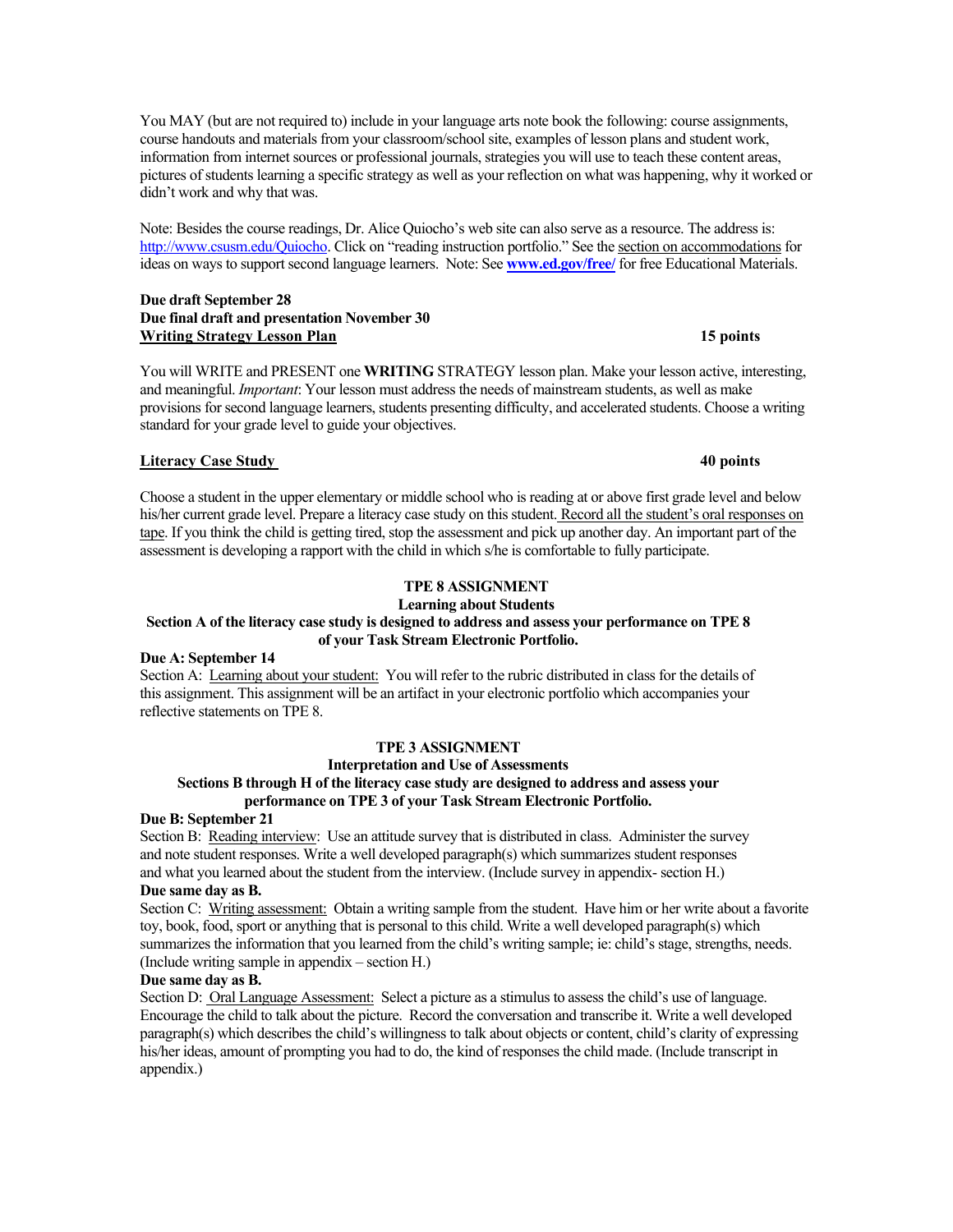#### **Section E (see due dates below)**

Section E: Reading Assessment: The Informal Reading Inventory has 4 parts. Write a well developed paragraph summarizing the information that you obtain from each part. (Include original data in an appendix.) Insert the following chart at the appropriate place:

Independent level Instructional level Frustration level

# **Due October 5**

Section E Part 1: Word list: Use the graded word lists to ascertain the level at which you will have your student begin to read the reading passage. Start at 2 to 3 grade levels below your student's grade level placement.

### **Due October 19**

Section E Part 2: Student Reading: Use a narrative text. Make sure that you have an exact copy of each text. Record (on audio tape) the student reading each text so you can listen to it again while conducting an analysis. **Due Same day as part 2** 

Section E Part 3: Retelling: Before the student reads each text, tell him/her that you will be asking him/her to retell the story. After s/he reads, ask the comprehension questions as listed in the John's IRI. Also, use the criteria provided in the Johns to analyze the student's retelling.

### **Due October 26**

Section E Part 4: Miscue Analysis: Listen to the tape of the student reading the narrative text. First, mark the miscues on your copy of the narrative text. Next, use the *Johns* to record and analyze the miscues. What cues did the child use to make meaning? What are his/her strengths? Use the analysis sheets in the John's and transfer that information to the assessment grid provided to record data about your student. Finally, for your case study write your analysis of the student's reading in a clear manner on the assessment grid. Consider how the answers given by the student in your original reading interview might connect to the miscues the students made. Also consider the quality of the retelling and how you think that is related to the miscues.

#### **Due November 9**

Section F. Recommendations: Take the role of a literacy consultant. Look at ALL the information that you have gathered about the child. Organize it in the Data Collection Grid.

**\***Using the data grid information, write a well developed paragraph that describes what you believe are the child's strengths in language arts.

**\***Using the data grid information, write a well developed paragraph that describes what you believe are the child's areas for improvement in language arts.

Next, based on your assessment of this child's strengths and areas for improvement, make 2 or 3 **specific** instructional recommendations (instructional activities that you could do to help this child improve). Make sure that your recommendations are appropriate for the child's needs and make appropriate use the child's strengths to help him/her improve in reading and/or writing for the child's teacher [required], the child's parents[optional], and the child[optional].

# **Due same as F.**

G. Instructional Plan: Take the role of a teacher. Using the recommendations of the literacy consultant (described above in section F), you will write a well developed paragraph which describes an instructional plan/intervention for the child that focuses on 1 or 2 areas for improvement. The paragraph must include a statement of your goal(s) in helping the child and describe at least three steps/ ways in which your plan will help the child reach the goal(s).

### **Due November 23 (***turn in together with whole case study as artifact on Task Stream)*

H. Reflection: You will write a reflection not to exceed 250 words about what you have learned about the interpretation and use of assessments based on your experience with the literacy case study. **Due same as H.** 

### I. Appendix: Include the reading and writing interviews, the John's forms, writing samples, and writing rubric.